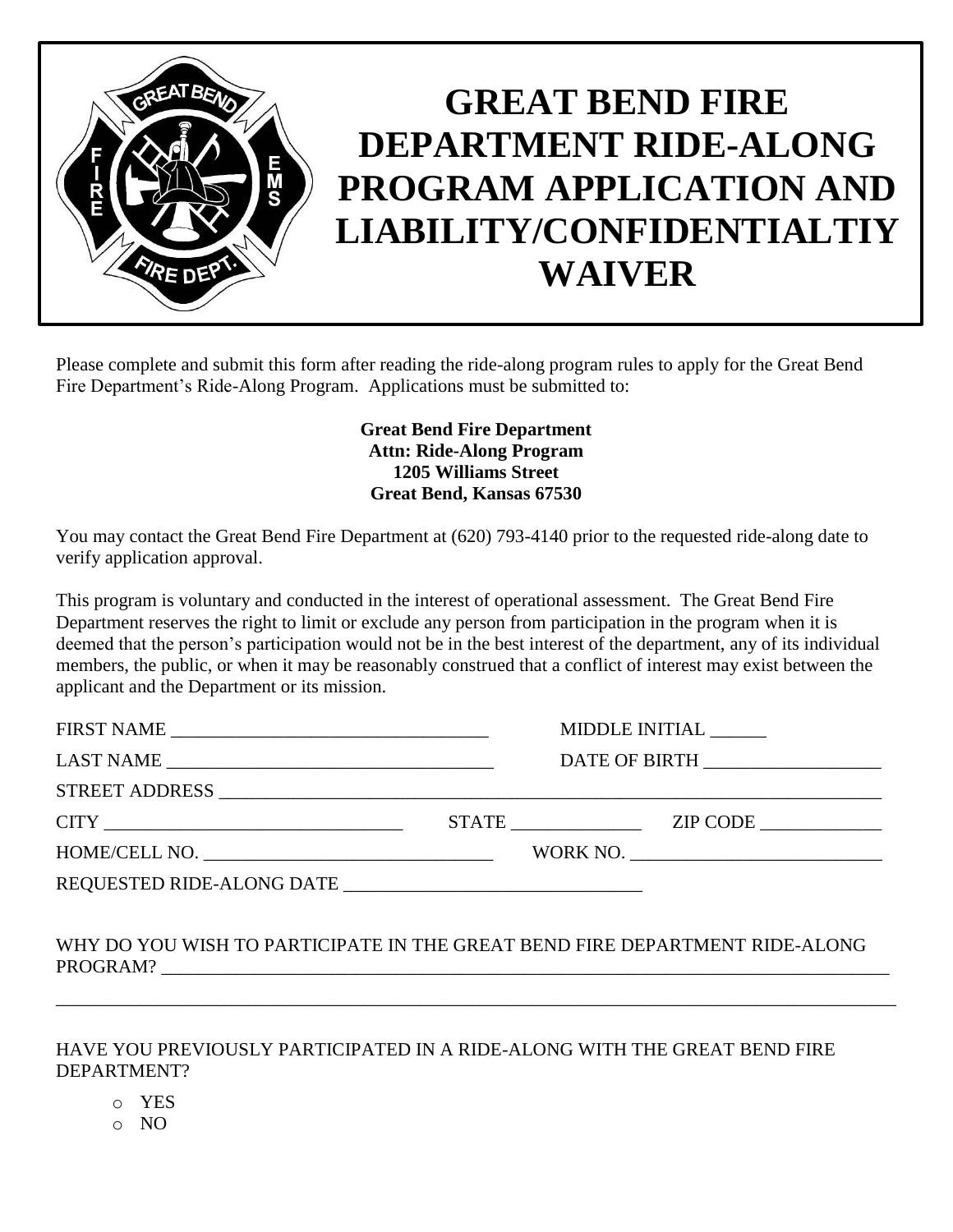HAVE YOU EVER BEEN ARRESTED?

- o YES
- o NO

| <b>REFERENCE</b> | PHONE NO. |
|------------------|-----------|
|                  | PHONE NO. |

I, \_\_\_\_\_\_\_\_\_\_\_\_\_\_\_\_\_\_\_\_\_\_\_\_\_\_\_\_\_\_\_\_\_\_\_\_\_, hereby request to ride in the Great Bend Fire Department vehicle with a Firefighter/EMT. I am aware that during this EMS or rescue participation, certain risks and dangers may occur including, but not limited to, vehicle accidents, unforeseen dangerous incidents and forces of nature. In consideration of the right to participate in Fire/Ambulance functions which occur during the time(s) I am riding, I have and hereby do assume all the above mentioned risks and will hold the City of Great Bend, Kansas, and the Great Bend Fire Department and it's individual employees, including but not limited to, the Firefighter/EMT I am assigned to ride with, harmless from any liabilities and injuries I may receive. The terms hereby shall serve as a release of an assumption of risk for my Heirs, Executors and Administrators and all members of my family, including minors. This waiver of liability will be considered applicable until

## **PRIVACY**

I have been advised of the obligations of the Great Bend Fire Department relative to the Health Insurance Portability and Accountability Act (HIPAA). I understand that disclosure of protected health information without the written consent of the patient will subject me to civil penalties under the federal law. Further, I understand that it is not the intent of the Great Bend Fire Department to release protected health information to me; however, I may become aware of individually identifying patient information, including but not limited to, birth date, social security number, name, address, telephone number, or anything else that could specifically identify an individual. I agree to keep the information confidential and not to disclose this information to any other person or entity at any time during or after my ride-along.

By signing this document I hereby give the Great Bend Fire Department permission to do a criminal record check on me. If a criminal record check is deemed necessary I will provide the required information to the Great Bend Fire Department. If I refuse to provide the required criminal record check information I understand that my application will not be considered.

I have carefully read the Great Bend Fire Department Ride-Along Program rules and the Great Bend Fire Department Ride-Along Program Application and Liability/Confidentiality Waiver and understand its contents.

(Parent/Guardian) I, \_\_\_\_\_\_\_\_\_\_\_\_\_\_\_\_\_\_\_\_\_\_\_\_\_\_\_\_\_\_, have carefully read the Great Bend Fire Department Ride-Along Program rules and the Great Bend Fire Department Ride-Along Program Application and Liability/Confidentiality Waiver and understand its contents. I further agree to its provisions as they apply to my son/daughter and I agree to assume full responsibility for my son/daughter, as it would pertain to the provisions above.